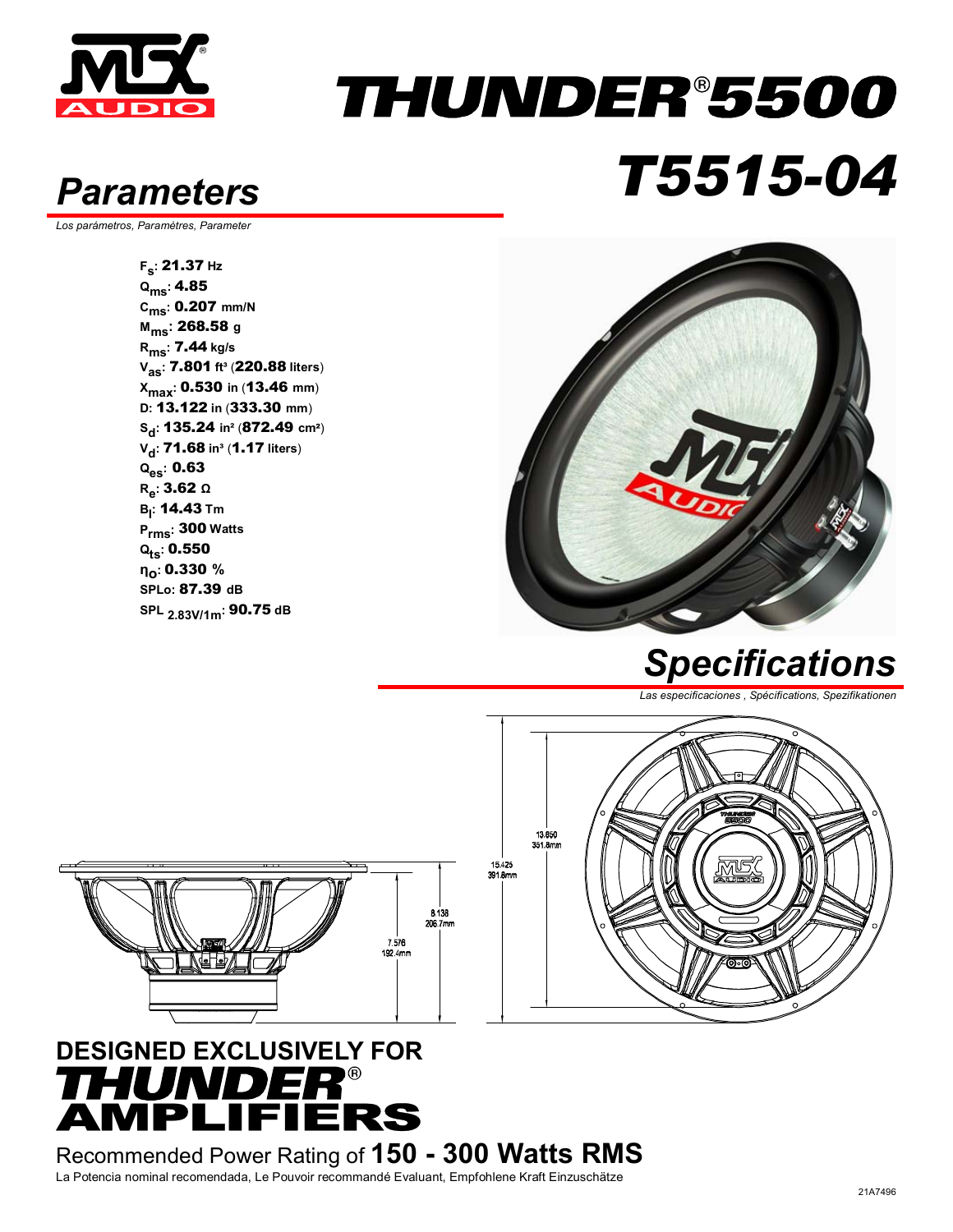

# *THUNDER®5500*

#### *Sealed Enclosure T5515-04*

*El Cerco sellado, Clôture scellée, Abgedichtete Einschließung* 

For the best possible sound quality where space is a premium, MTX recommends using a sealed enclosure. For excellent sound quality with increased output compared to sealed enclosures (3dB or more), MTX recommends using a vented enclosure. All recommended enclosures have been designed and thoroughly tested by MTX.





Net Internal Volume: 1.75 ft<sup>3</sup>



*La Lista de partes, Liste de parties, Ersatzteilliste* 



(Para la mejor calidad sano posible donde espacia es una prima, MTX recomienda utilizando un cerco sellado. Para la calidad sano excelente con la producción aumentada comparó con cercos sellados (3dB o más), MTX recomienda utilizando un descargar cerco. Todos cercos recomendados se han diseñado y han sido probados completamente por MTX.*)*  (Pour la qualité solide le mieux possible où l'espace est une prime, MTX recommande utilisant une dôture scellée. Pour la qualité solide excellente avec le production augmenté en comparaison des<br>clôtures scellées (3 dB ou verglichen zu abgedichteten Einschließungen (3dB oder mehr), MTX daß das Benutzen von einer vented Einschließung empfiehlt aus. Alle empfohlenen Einschließungen sind entworfen worden und sind<br>gründlich durch MTX geprüft wo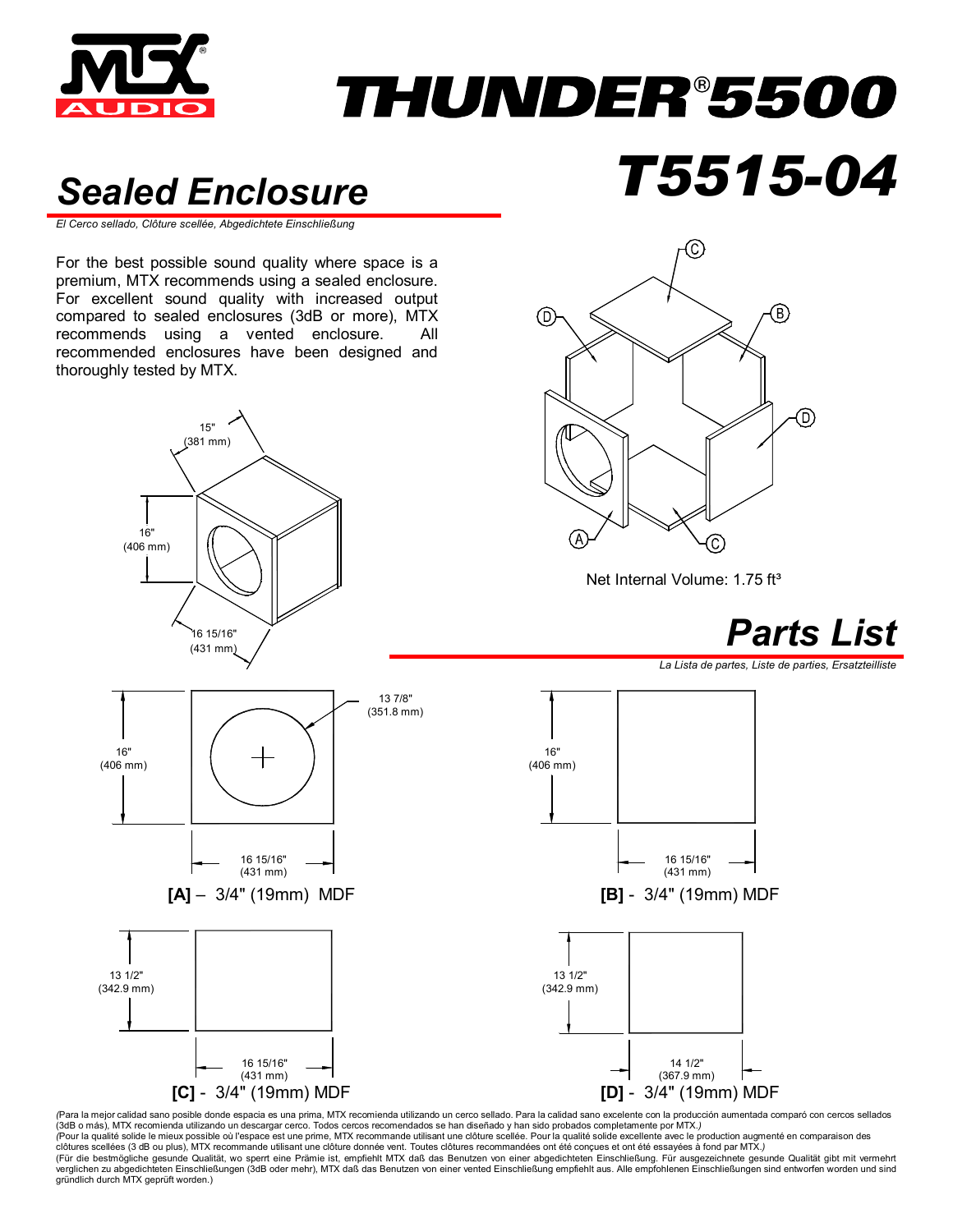

## THUNDER®5500

(C

⊚

#### *Vented Enclosure T5515-04*

*Descargar Cerco, Clôture donnere vent, Vented Einschließung*

For the best possible sound quality where space is a premium, MTX recommends using a sealed enclosure. For excellent sound quality with increased output compared to sealed enclosures (3dB or more), MTX recommends using a vented enclosure. All recommended enclosures have been designed and thoroughly tested by MTX.



*(*Para la mejor calidad sano posible donde espacia es una prima, MTX recomienda utilizando un cerco sellado. Para la calidad sano excelente con la producción aumentada comparó con cercos sellados (3dB o más), MTX recomienda utilizando un descargar cerco. Todos cercos recomendados se han diseñado y han sido probados completamente por MTX.*)*<br>(Pour la qualité solide le mieux possible où l'espace est une prime, MTX re clôtures scellées (3 dB ou plus), MTX recommande utilisant une clôture donnée vent. Toutes clôtures recommandées ont été conçues et ont été essayées à fond par MTX.)<br>(Für die bestmögliche gesunde Qualität, wo sperrt eine P verglichen zu abgedichteten Einschließungen (3dB oder mehr), MTX daß das Benutzen von einer vented Einschließung empfiehlt aus. Alle empfohlenen Einschließungen sind entworfen worden und sind gründlich durch MTX geprüft worden.*)*